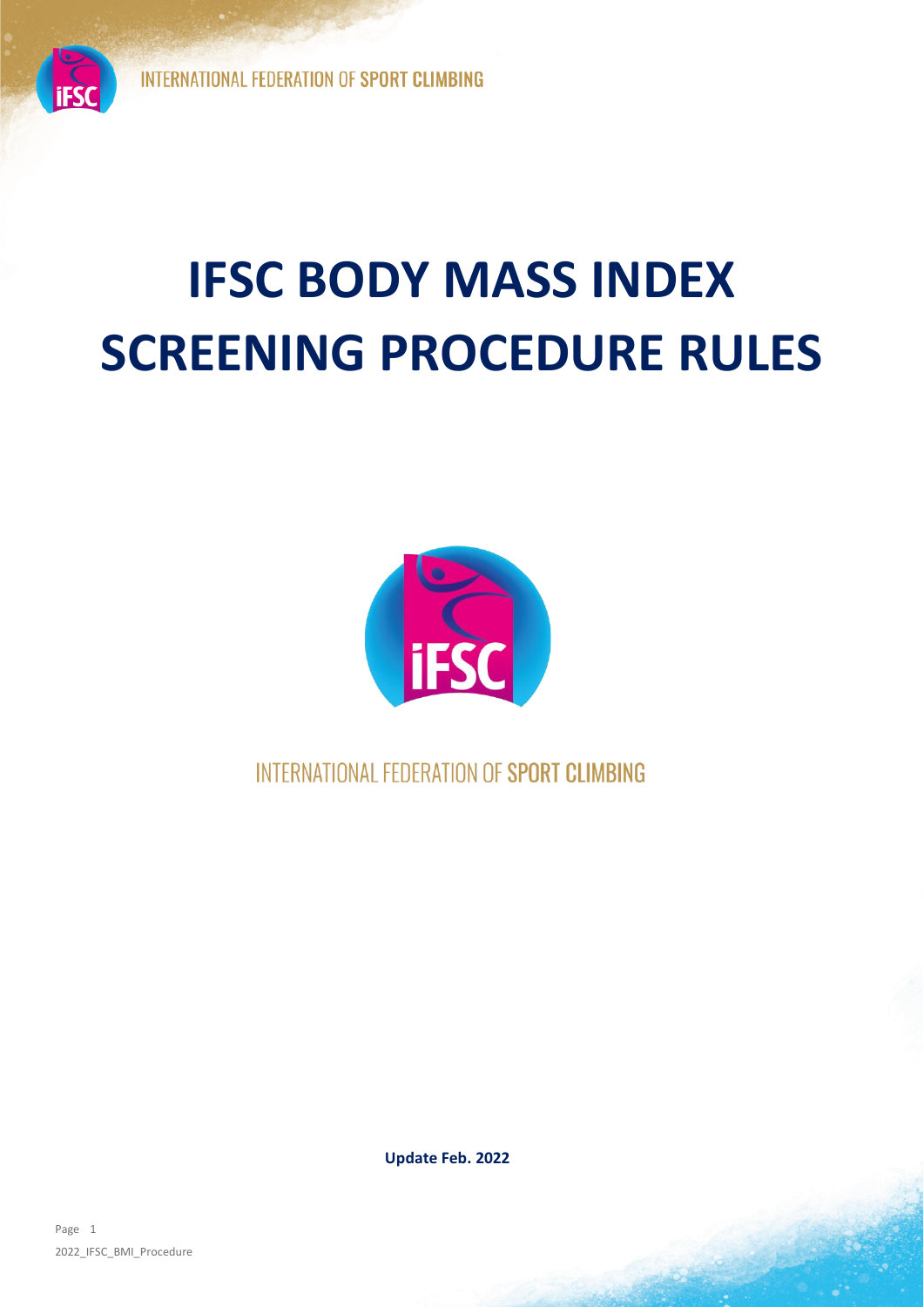

#### **Preamble**

The Medical and Anti-doping Commission's mission is to provide a guiding reference on matters relating to the protection of the health of athletes. In undertaking this role the commission considers itself to have the responsibilities to supervise the provision of health care and doping control during the IFSC events, developing and promoting the adoption of ethical standards in sport science and medicine, delivering evidence-based education to athletes and their entourage.

This protocol focuses on protecting athletes from the risk of relative energy deficiency in sport (RED-S), as per the [IOC consensus](https://bjsm.bmj.com/content/52/11/687)  [statement updated in 2018.](https://bjsm.bmj.com/content/52/11/687)

Since years, the Medical and Anti-Doping Commission has been studying this health issue and performing BMI screenings at competitions to inform, educate, and raise awareness to a possible risk of RED-S in competitors. In 2021 the IFSC ran a survey to study the [Prevalence of Amenorrhea in Elite Female Competitive Climbers.](https://www.ncbi.nlm.nih.gov/pmc/articles/PMC7739584/) This study showed some evidence of hormonal disturbances among elite female athletes.

According to the IOC RED-S Risk Assessment Model, participation in high level climbing competitions may represent a risk for the health of athletes and may distract them, in some cases, from devoting the necessary attention to treatment and recovery.

To improve the uptake by the stakeholders and to improve the validity of the BMI process, the IFSC Medical & Anti-Doping Commission will gradually implement these procedural rules collecting and scientifically analyzing data using a systematic methodology.

#### **1 Introduction**

1.1 These Body Mass Index procedure rules are referred to throughout this documents as the "BMI Procedure".

1.2 The BMI Procedure was approved by the IFSC board, following the instruction of the IFSC Medical & Anti-Doping Commission.

1.3 These BMI Procedure form a part of the IFSC Rules and Regulations.

# **2 Application**

2.1 These BMI Procedure apply to all Athletes who hold an IFSC International Athlete License, and participate in any Boulder and/or Lead World Cup Event, authorised or recognised by the IFSC.

2.2 These BMI Procedure must be read and applied in conjunction with IFSC Rules and Regulations and all other applicable rules of the IFSC.

#### **3. Roles and Rsponsabilities**

3.1 It is the personal responsibility of Athletes and Athlete Team Personnel to familiarise themselves with all the requirements of these BMI Procedure.

# *Athlete Responsibilities*

3.2. The roles and responsibilities of Athletes include, without limitation, to: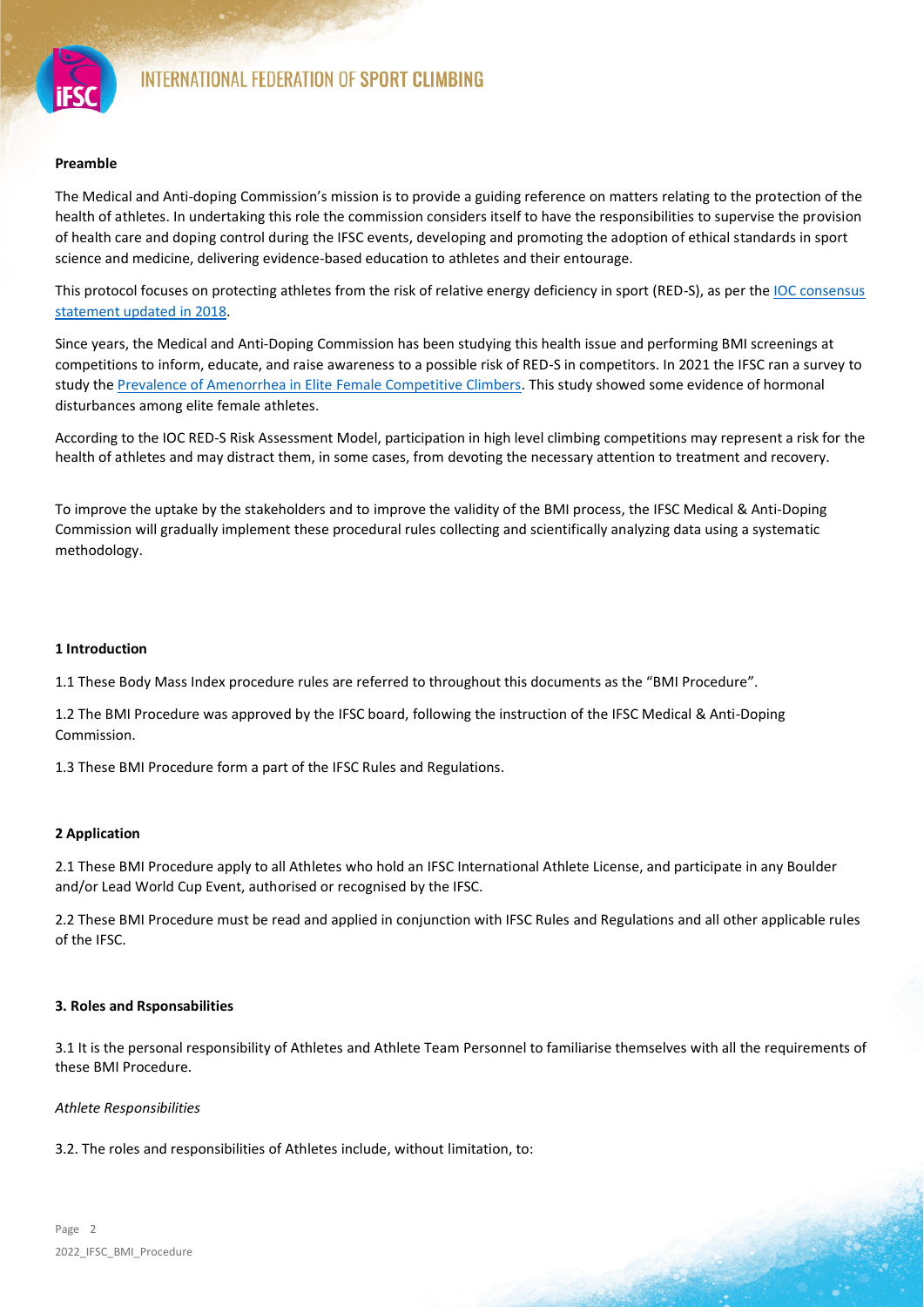

- a) be knowledgeable of and comply with all applicable policies, rules and processes established by these BMI Procedure;
- b) participate at the BMI screening in good faith;
- c) cooperate with the IFSC concerning violations of these BMI Procedure; and
- d) actively participate in the process of education and awareness.

#### *Athlete Team Personnel Responsibilities*

3.3. The roles and responsibilities of Athlete Team Personnel include, without limitation, to:

- a) be knowledgeable of and comply with all applicable policies, rules and processes established by these BMI Procedure;
- b) use their influence on Athlete values and behaviour to foster a positive and collaborative attitude and communication;
- c) cooperate with the IFSC concerning violations of these BMI Procedure; and
- d) actively participate in the process of education and awareness.

#### **4 BMI Procedure Personnel**

4.1 The BMI Procedure Personnel are fundamental to the effective implementation of these BMI Procedure. The IFSC Medical and Anti-doping Commission will appoint, before the start of each season, a member of the Medical and Anti Doping Commission, each of whom will have a key role in the organisation, implementation and administration of the BMI Procedure for the IFSC.

4.2 The personnel shall:

- a) Conduct the Procedure in good faith and evaluate the BMI screening figures with professionality, objectivity and transparency;
- b) Ensure that the screenings are properly delivered during the IFSC events;

#### **5 Body Mass Index Screening Procedure During Competition**

5.1 The BMI Procedure Personnel will deliver BMI-screenings before the Semifinals stage of each Lead and Boulder disciplines at each of the IFSC World Cup Events of the IFSC World Cup season.

5.2. The BMI screening will be delivered in Isolation. Screenings shall take place in a discrete location area.

5.3 The BMI screening shall be delivered with the tools explained in more detail in the Annnex 1.

#### **6. Body Mass Index screening figure**

6.1 Once the BMI screening procedure is completed, the National Federation will receive within three (3) days form the relevant World Cup where the screening took place, an information letter regarding its Athletes' status if the BMI screening figure is within the following observation frame:

- a) For Men BMI fixed obsevation frame: between 18,5 and 19,0 kg/m2
- b) For Women BMI fixed obsevation frame: between 17,5 and 18,0 kg/m2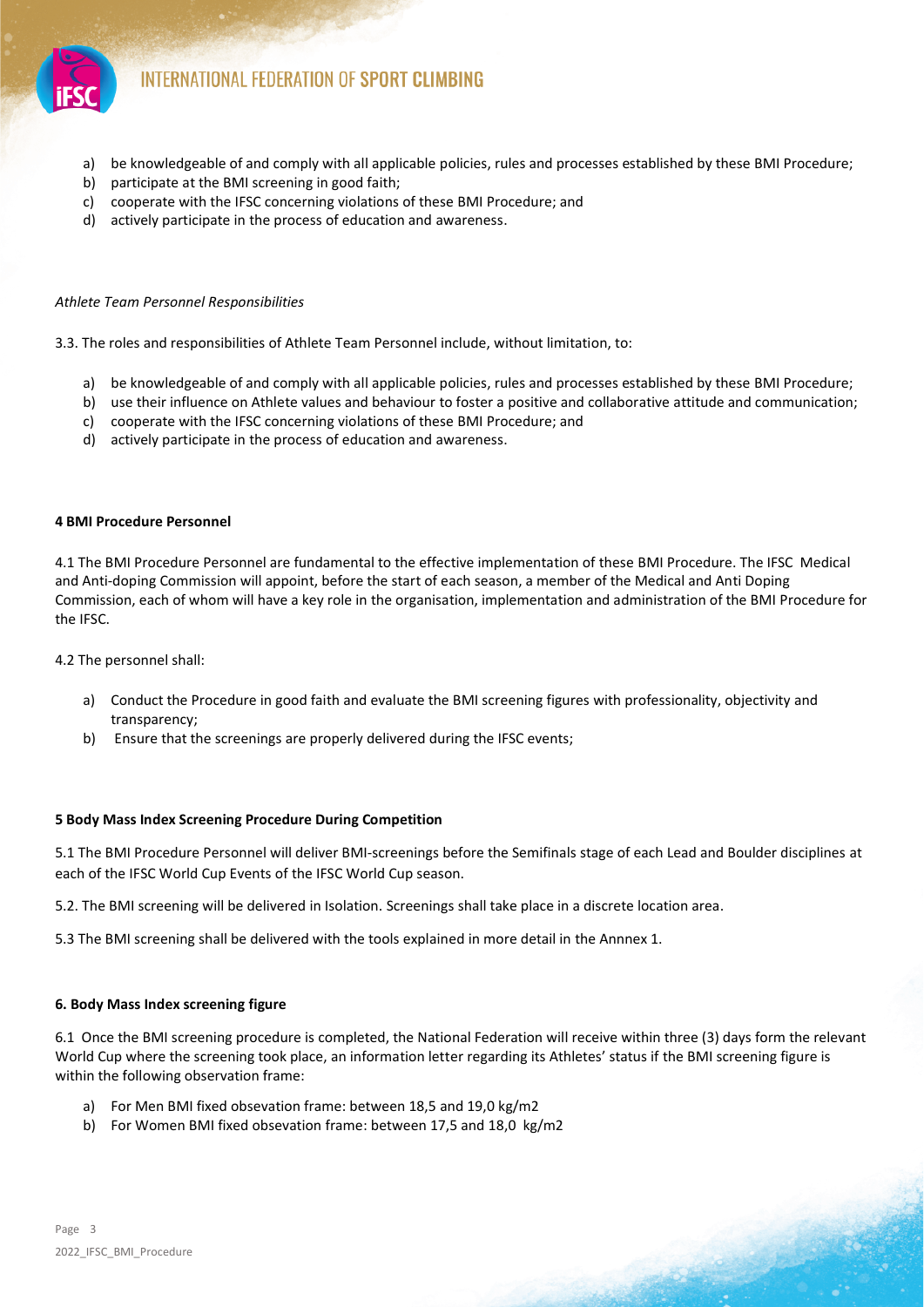

6.2 Once the BMI screening procedure is completed, the National Federation will be ordered by the IFSC Medical and Anti-Doping Commission to send the results of medical examinations (explained in Annex 1) within twenty (20) days from such notification if its Athletes shows a BMI/MI screening figure within the following observation frame:

- a) For Men BMI fixed obsevation frame: below 18,5 kg/m2
- b) For Women BMI fixed obsevation frame: below 17,5 kg/m2

6.5 If other particular medical examination are needed to complete the evaluation, the IFSC Medical & Anti-Doping Commisison will communicate the full list to the Athlete and/or Athlete Team Personnel.

# **7. Evaluation**

7.1 The IFSC Medical & Anti Doping Commission shall evaluate the documentation within fifteen (15) days of its receipt.

7.2 The IFSC Medical and Anti-Doping Commission, after the evaluation of all the medical examinations as per point 6.2, shall require further medical examination to better evaluate the athlete healt status.

7.3 The IFSC Medical & Anti Doping Commission must appoint a panel to evaluate such medical documentations.

# **8 Use of Athlete information**

8.1 The IFSC may only Process screening Data if such Data is considered necessary to conduct the BMI screening Procedure.

8.2 All screening Data Processed by the IFSC must be accurate, complete and kept up-to-date.

8.3 By signing the IFSC Athete License, the Athlete give the consent to use the Data collected during th BMI screning for the BMI Procedure.

8.4 The IFSC must:

- a) Protect Screening Data by applying appropriate security safeguards, including physical, organisational, technical and other measures to prevent the loss, theft or unauthorised access, destruction, use, modification or disclosure of Screening Data; and
- b) Take reasonable steps to ensure that any other party provided with Screening Data uses that Screening Data in a manner consistent with these BMI Procedure Rules.

8.5 The IFSC may disclose screening Data to other parties only if such disclosure is in accordance with these Procedure Rules and permitted by National Laws.

8.6 The IFSC must ensure that Screening Data is only retained for as long as it is needed for the purpose it was collected. If Screening Data is no longer necessary for BMI Procedure purposes, it must be deleted, destroyed or permanently anonymised.

8.7 Athletes may request from the IFSC at any time a copy of the BMI screening data that is held.

8.8 A request may be made by an athlete or a National Federation on an Athlete's behalf and must be complied with within a reasonable period of time.